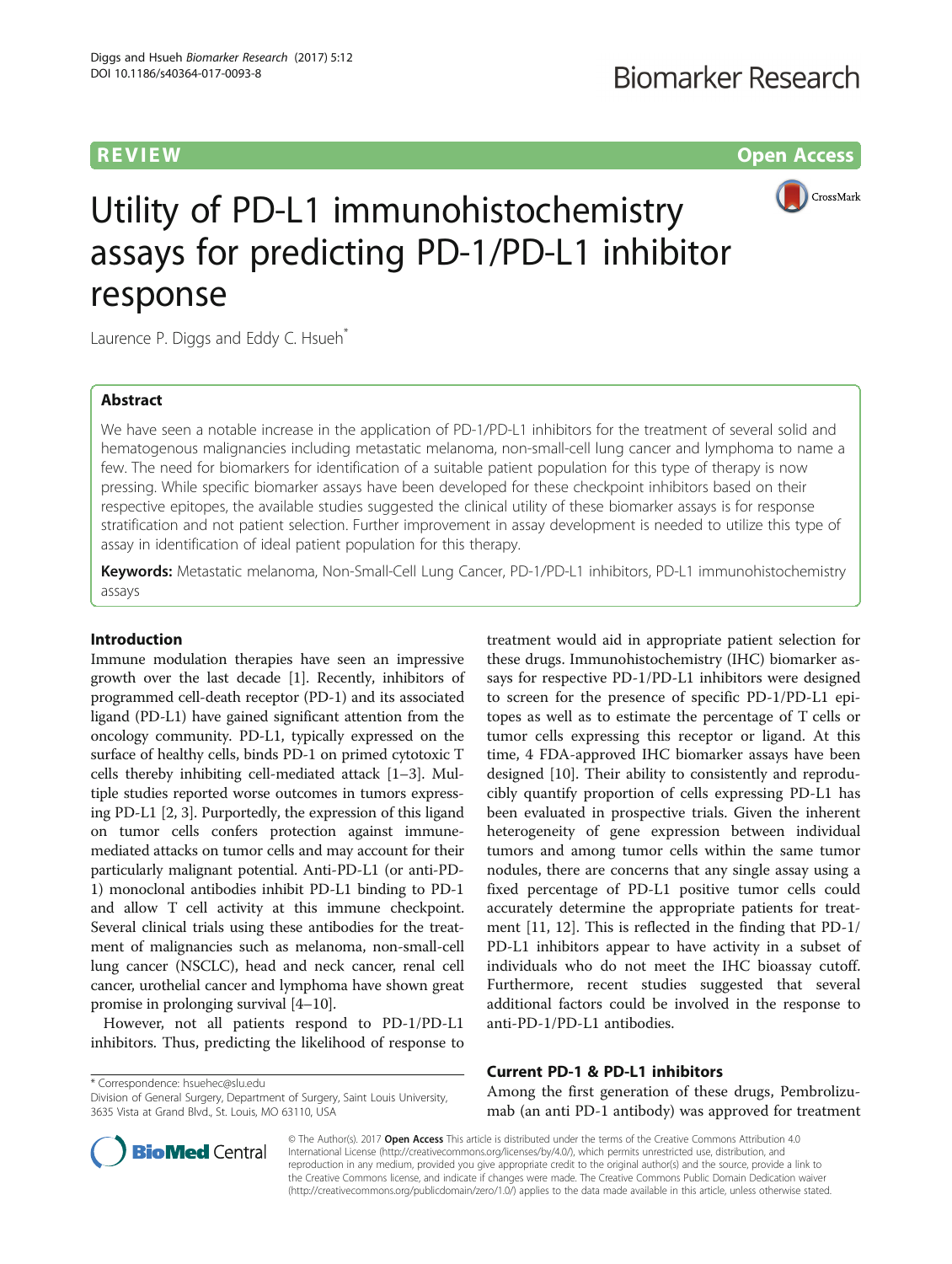of NSCLC [[13](#page-3-0)–[16](#page-3-0)] and melanoma [[17](#page-3-0)–[20](#page-4-0)] in 2014. Pembrolizumab has also recently been approved for use in advanced head and neck squamous cell carcinoma (HNSCC) [\[21, 22](#page-4-0)]. Nivolumab (an anti PD-1 antibody) was approved for melanoma in 2014 [\[23](#page-4-0)–[28](#page-4-0)] NSCLC in 2015 [\[29](#page-4-0)–[32\]](#page-4-0) and renal cell carcinoma in 2015 [[33, 34](#page-4-0)]. Pembrolizumab and Nivolumab have been demonstrated to improve overall and progression free survival in the above-mentioned tumors. Atezolizumab (an anti PD-L1 antibody) has received FDA designated breakthrough drug status for two malignancies. Clinical trials are currently underway for both metastatic NSCLC [[35](#page-4-0)–[37](#page-4-0)] and for urothelial carcinoma [[38\]](#page-4-0). Durvalumab (an anti-PD-L1 antibody) is also being evaluated in clinical trials for the treatment of NSCLC (phase III) [[39](#page-4-0)] and bladder cancer (phase III) [[40, 41](#page-4-0)]. Pidilizumab (an anti PD-1 antibody) is currently being tested in the treatment of large B cell lymphoma (Phase II completed) [\[42\]](#page-4-0). Finally, Avelumab (an anti PD-L1 antibody) is currently being tested in patients with Merkel cell carcinoma (Phase II) [[43\]](#page-4-0) and NSCLC (Phase III) [[44\]](#page-4-0).

# Current PD-1/PD-L1 bioassays

Several studies examining the usefulness of PD-L1 IHC assays have demonstrated a direct correlation of response rate to PD-L1 expression level. The distinction between a companion assay and a complementary assay should be underlined here. A companion assay is one that is considered to be essential to the use of its corresponding drug. Pembrolizumab is FDA approved only when used in conjunction with the Dako 22C3. Conversely, the other bioassays are considered complementary in that their use is recommended in order to optimize appropriate patient selection but is not considered mandatory for the use of its associated drug [\[45\]](#page-4-0). The cutoff values for these assays vary from as low as 1% to as high as 50%. To allow for comparison, sensitivity (SENS) and specificity (SPEC) of the bioassay for a given malignancy were calculated based on the reported objective response rate in individuals who were considered to have PD-L1 positive tumors (ORR+) and that of the individuals who were considered to have PD-L1 negative tumors (ORR-). Sensitivity was calculated as a ratio of true positives (ORR+) to the sum of true positives (ORR+) and False Negatives (ORR-). Specificity was calculated as a ratio of true negatives (1-ORR-) to the sum of true negatives (1-ORR-) and false positives (1-ORR+).

Pembrolizumab is currently approved for the treatment of NSCLC, advanced HNSCC and advanced melanoma. Its companion IHC biomarker assay, Dako 22C3, is used to detect PD-L1 in all three types of malignancies. It is the only assay that has FDA companion status [[45](#page-4-0)]. This exceptional status is due to the assays reliability when testing for PD-L1 positivity making it an essential tool when assessing which candidates are appropriate for treatment with Pembrolizumab. The Dako 22C3 PD-L1 positivity cutoff is 1% for melanoma. The average ORR+ is 39% for PD-L1 positive tumors and the average ORR- is 10% for PD-L1 negative tumors. These estimates are based on the findings from Daud et al. [[19](#page-4-0)] who graded PD-L1 positivity and negativity based on the MEL score. Using a 1% expression as a cutoff, MEL scores of 0 and 1 were considered negative whereas MEL scores of 2,3,4 and 5 were considered positive. The ORR- and ORR+ were weighted averages of MEL 0 and 1 and MEL 2–5 respectively. The associated SENS and SPEC for this bioassay are 80 and 60%, respectively. The cutoff for HNSCC PD-L1 positivity is also 1%. The ORR+ and ORR- are 22% and 4%, respectively [[21](#page-4-0), [22\]](#page-4-0). SENS is 85% and SPEC is 55%. For NSCLC, the Dako 22C3 PD-L1 positivity cutoff is 50%. ORR+ and ORR- are 41 and 13%, respectively [[13](#page-3-0)–[15](#page-3-0)]. The SENS is 76% and the SPEC is 60% (Table [1](#page-2-0)).

Nivolumab is currently approved for the treatment of squamous and non-squamous NSCLC, advanced RCC and advanced melanoma. Its companion PD-L1 IHC biomarker assay, Dako 28–8, is only used in tumor tissue from NSCLC and melanoma [\[46\]](#page-4-0). In the case of RCC, the PD-L1 expression detected on Dako 28–8 was not predictive of response to Nivolumab [[33, 34](#page-4-0)]. Nivolumab is considered second line therapy for RCC regardless of PD-L1 status. For melanoma, the Dako 28–8 PD-L1 positivity cutoff is 5%. The ORR+ was 57% and the ORR- was 41% and the associated SENS and SPEC are 58 and 49%. An interesting set of findings was brought about when Nivolumab was combined with Ipilimumab, an anti- CTLA4 antibody. The ORR+ and ORR- are 72 and 55%, respectively and the associated SENS and SPEC for this bioassay are 57 and 54%, respectively [[25](#page-4-0), [27, 28](#page-4-0)]. The Dako 28–8 cutoff for NSCLC is 1%. For non-squamous NSCLC, the ORR+ and ORR- are 19 and 9%, respectively [[32](#page-4-0)]. SENS is 68% and SPEC is 53%. For squamous NSCLC, there was no significant difference between ORR+ and ORR- which could be estimated at approximately 20% [[30, 31](#page-4-0)]. The SENS and SPEC could therefore not be calculated (Table [1\)](#page-2-0).

Durvalumab is currently approved for the treatment of NSCLC and bladder cancer. Its companion IHC biomarker assay is Roche Ventana SP263 [[47](#page-4-0)]. The SP263 PD-L1 positivity cutoff is 25% for NSCLC. The ORR is 27% for PD-L1 positive tumors and 5% for PD-L1 negative tumors [[39](#page-4-0)]. The associated SENS and SPEC are 84 and 78%, respectively. A recent study compared Durvalumab alone to combination therapy with Durvalumab and Tremelimumab (an anti CTLA-4 antibody). The ORR+ and ORR- were 22.5 and 29% respectively indicated that the ORR appeared to be negatively affected by higher PD-L1 expression. The SENS and SPEC were 36 and 48%. The SP263 cutoff for bladder cancer is also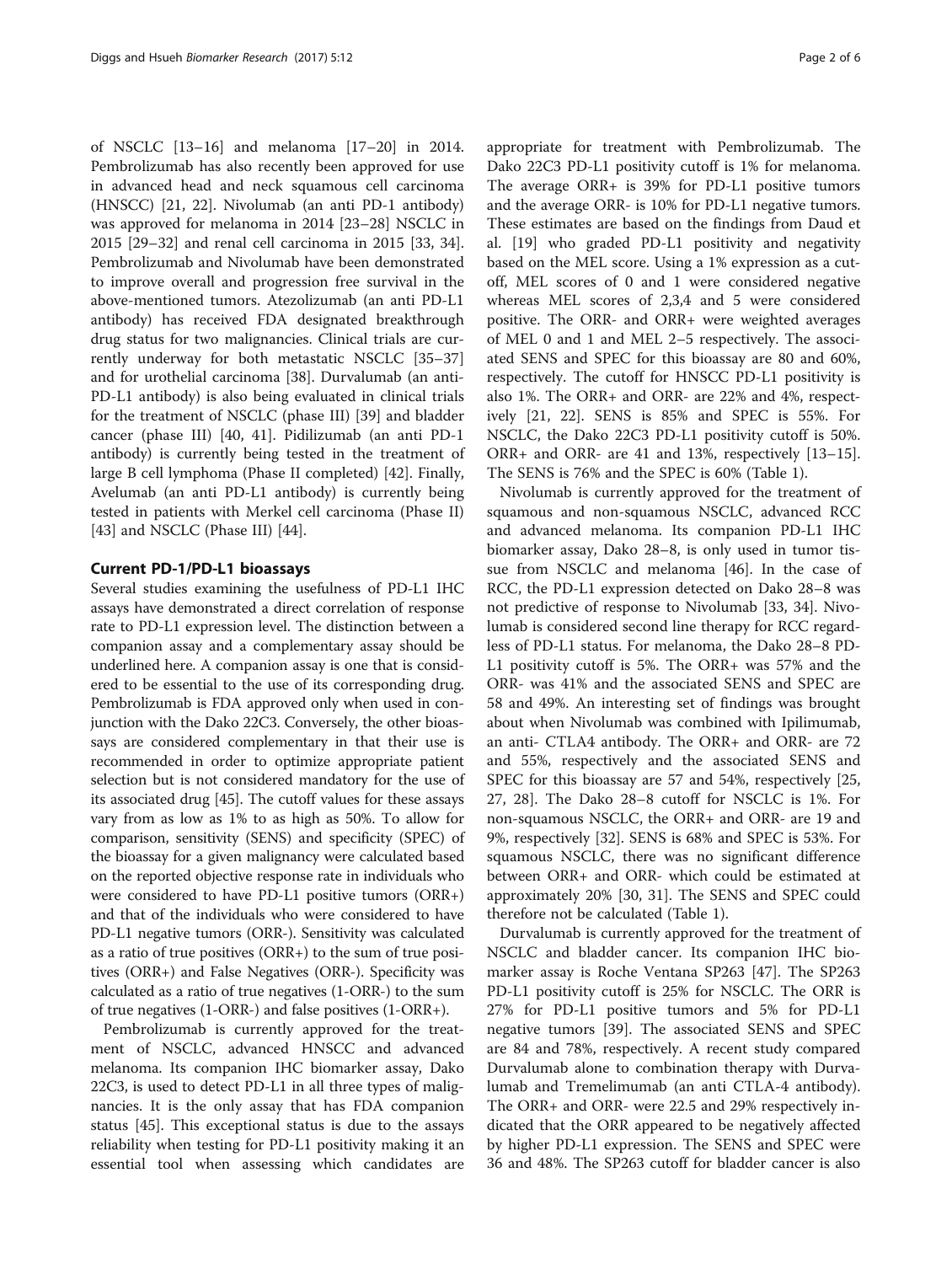| Bioassay            | Drug                      | Disease Target       | Cut Off <sup>b</sup> | $ORR +c$ | ORR <sup>d</sup> | <b>SENS<sup>e</sup></b> | <b>SPEC</b> |
|---------------------|---------------------------|----------------------|----------------------|----------|------------------|-------------------------|-------------|
| Roche Ventana SP263 | Durvalumab                | NSCLC <sup>a</sup>   | 25%                  | 27%      | 5%               | 84%                     | 78%         |
| Roche Ventana SP263 | Durvalumab + Tremelimumab | <b>NSCLC</b>         | 25%                  | 22.5%    | 29%              | 36%                     | 48%         |
| Roche Ventana SP263 | Durvalumab                | Bladder Cancer       | 25%                  | 46%      | 0%               | 100%                    | 65%         |
| Roche Ventana SP142 | Atezolizumab              | Metastatic NSCLC     | 50%                  | 45%      | 14%              | 76%                     | 61%         |
| Roche Ventana SP142 | Atezolizumab              | Urothelial Carcinoma | 1%                   | 27%      | 13%              | <b>NA</b>               | NA          |
| Dako 22C3           | Pembrolizumab             | <b>NSCLC</b>         | 50%                  | 41%      | 13%              | 76%                     | 60%         |
| Dako 22C3           | Pembrolizumab             | <b>HNSCC</b>         | 1%                   | 22%      | 4%               | 85%                     | 55%         |
| Dako 22C39          | Pembrolizumab             | Melanoma             | 1%                   | 39%      | 10%              | 80%                     | 60%         |
| Dako 28-8           | Nivolumab                 | Non-Squamous NSCLC   | 1%                   | 19%      | 9%               | 68%                     | 53%         |
| Dako 28-8           | Nivolumab                 | Squamous NSCLC       | 5%                   | 20%      | 20%              | <b>NA</b>               | NA.         |
| Dako 28-8           | Nivolumab                 | Melanoma             | 5%                   | 57%      | 41%              | 58%                     | 49%         |
| Dako 28-8           | Nivolumab + Ibilimumab    | Melanoma             | 5%                   | 72%      | 55%              | 57%                     | 54%         |

<span id="page-2-0"></span>Table 1 Biomarker assays for anti-PD-1/PD-L1 drugs and associated outcomes

<sup>a</sup>NSCLC: Non-Small-Cell Lung Cancer – <sup>b</sup>Cut Off: Proportion of tumor cells expressing PD-L1 below which tumor is considered PD-L1 negative. – <sup>c</sup>ORR+ Objective Response Rate in PD-L1 positive tumors. – <sup>d</sup>ORR-: Objective Response Rate in PD-L1 negative tumors. – <sup>e</sup>Sensitivity of bioassay for predicting response to PD-L1 blockade based on established cut off. <sup>f</sup>Specificity of bioassay for predicting response to PD-L1 blockade based on established cut off. – <sup>9</sup>ORR+ and ORR- based on weighted average of corresponding MEL scores

25%. The ORR+ and ORR- are 46 and 0%, respectively [[40, 41](#page-4-0)] with an associated SENS of 100% and SPEC of 65% (Table 1).

Atezolizumab is currently approved for treatment of metastatic NSCLC and urothelial cancer [\[35\]](#page-4-0). Its companion IHC biomarker assay is Roche Ventana SP142. The SP142 PD-L1 positivity cutoff is 50% for NSCLC. ORR+ is 45% and ORR- is 14% [\[36](#page-4-0), [37\]](#page-4-0). The associated SENS and SPEC are 76 and 61%, respectively. The cutoff for urothelial cancer is 1%. The ORR+ and ORR- are 27% and 15%, respectively [\[38\]](#page-4-0). However, in this study, the ORR- included both patients with IHC staining <1% and patients with IHC staining between 1 and 5%. Therefore, the SENS and SPEC for SP142 in urothelial cancer could not be calculated (Table 1).

In general, the average specificity for these assays is 58%. Thus, approximately 42% of patients who are not likely to respond to treatment are considered PD-L1+. Furthermore, the average overall sensitivity of these assays with their respective cutoff levels is 72%; suggesting an average of 28% of patients who are considered PD-L1 negative may benefit from this type of treatment. The estimates are based on the figures seen in table.

# Factors influencing PD-L1 expression

The mechanism of PD-L1 expression is complex. Several factors appear to influence both PD-L1 expression and response to treatment [\[48](#page-4-0)–[52\]](#page-4-0). BRAF and MEK mutations contribute to dysfunction of the Ras-Raf-MEK-ERK Map kinase mutations that are present in greater than 90% of melanomas. Specific BRAF mutations when pretreated with Dabrafenib have been associated with reduced response to PD-1/PD-L1 inhibition in melanoma [\[53](#page-4-0)–[55\]](#page-4-0). However, when Dabrafenib was combined with MEK suppressor Tremelimumab, an improved response to PD-L1 inhibition was noted [[55, 56](#page-4-0)]. Similarly, blockade of mutated BRAF and MEK was associated with improved response to PD-1/PD-L1 inhibition in NSCLC. Another interesting relationship is the one between mutations in EGFR and EML4-ALK and the expression of PD-L1. Recent studies indicate that EGFR mutations and rearrangements in EML4-ALK are associated with up regulation of PD-L1 synthesis and expression in NSCLC [[57](#page-4-0)–[59](#page-4-0)]. This was further established when patients with these mutations were treated with tyrosine kinase inhibitors and exhibited in lower overall response to PD-L1 blockade [\[60\]](#page-5-0). The presence of KRAS in the tumor also appears to be associated with increased expression of PD-L1 [[60\]](#page-5-0). In a case report, KRAS pretreatment is reported to have increased response to Nivolumab in a patient who had not responded to several other treatment courses [[61](#page-5-0)]. In addition, PD-L1 expression can increase due to local pro-inflammatory factors. Cigarette smoking in patients with NSCLC appears to increase the number of lymphocytes present as well as the overall proportion of PD-L1 present [\[62\]](#page-5-0). Platinum based chemotherapy [\[63](#page-5-0)] also appears to affect the tumor environment in a similar way to cigarette smoke. Additional studies have attributed tumor resistance to immunotherapies to immunosuppressive events occurring in the tumor microenvironment. Several of the mechanisms have been studied in clinical samples and validated in mouse models. The most important may be extrinsic suppression of CD8+ effector cells by CD4 + CD25 + FoxP3+ regulatory T cells (Tregs) [\[64](#page-5-0), [65\]](#page-5-0). The metabolic deregulation via tryptophan catabolism by indoleamine-2,3-dioxygenase (IDO) may also play a role [\[66\]](#page-5-0). With multiple intrinsic and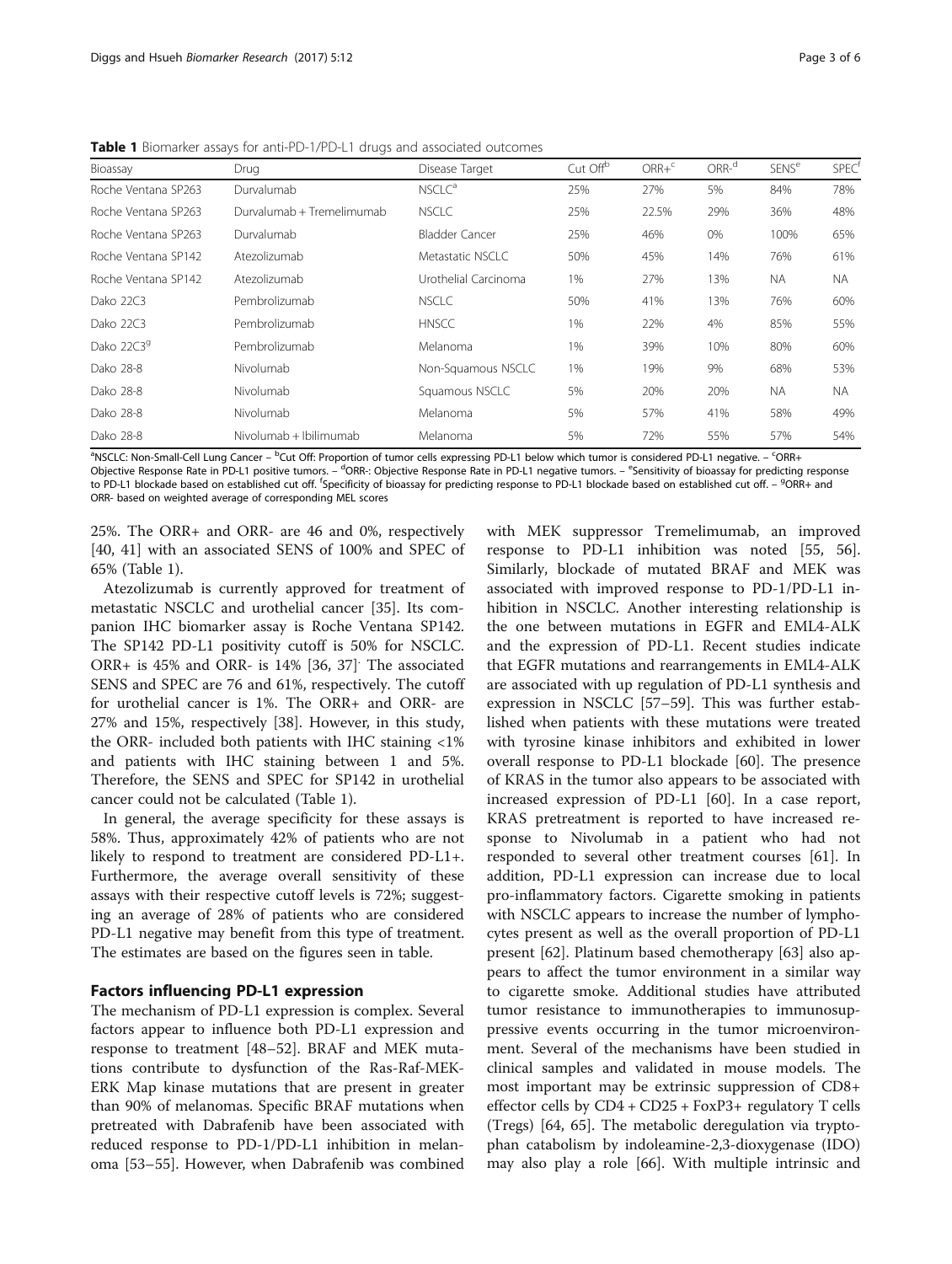<span id="page-3-0"></span>extrinsic factors influencing PD-L1 expression, PD-L1 expression may vary over time. Since tumor cells can exert an adaptive immune response over time, tumor tissue may express little PD-L1 at the moment of tissue sampling for IHC staining but expression may increase considerably at later time point in the disease course [[52,](#page-4-0) [67, 68](#page-5-0)].

# Conclusion

Modification of specific checkpoints in anti-tumor immune response has resulted in significant improvement for the treatment of various malignancies. The relationship between tumor expression of PD-L1 and patient outcome has been established. However, the currently available IHC biomarker assays could not provide clinically meaningful identification of responders and nonresponders [11, 12, [67, 68\]](#page-5-0). The sensitivity and specificity of the IHC assays are generally poor. The stringent application of the results of these assays would exclude up to 28% of individuals who may benefit from treatment and include up to 42% of patients who may not benefit.

Several tumor and patient characteristics appear to influence response to PD-1/PD-L1 inhibitor and should be considered when selecting patients for this treatment. Providing several tissue samples and obtaining tissue samples at different time intervals may allow for more accurate determination of appropriate patient for treatment.

A direct comparison of the clinical utility of these diagnostic assays for lung cancer was recently completed. In the Blueprint PD-L1 IHC Assay Comparison Project, the Pathology Committee of the International Association for the Study of Lung Cancer joined efforts with 6 of the commercial stakeholders (Astra Zeneca, Bristol Myers Squibb, Dako, Merck Sharpe Dohme, Roche/Genentech Pharmaceuticals, and Roche Ventana Diagnostics) to compare these tests. 3 of the 4 assays showed similar results but the SP142 demonstrated significantly less expression [[72\]](#page-5-0). The interchangeability of the current assays is likely to be a challenge [[69](#page-5-0)–[71](#page-5-0)]. One promising strategy is the study of mRNA via in situ hybridization aimed at providing useful data for predicting success of these drugs on their targets [[73\]](#page-5-0).

#### Acknowledgements

Not applicable.

#### Funding

ECH receives research support from Saint Louis University Cancer Center.

#### Availability of data and materials

Not applicable.

### Authors' contributions

LPD prepared the majority of the manuscript. ECH performed the final revision and was a major contributor in preparation of the manuscript. All authors read and approved the final manuscript.

#### Competing interests

ECH is on the Speaker Bureau of Amgen, Inc, and receives honoria for speaking engagement.

#### Consent for publication

Not applicable.

#### Ethics approval and consent to participate Not applicable.

## Publisher's Note

Springer Nature remains neutral with regard to jurisdictional claims in published maps and institutional affiliations.

### Received: 6 January 2017 Accepted: 7 March 2017 Published online: 15 March 2017

#### References

- 1. Tumeh PC, Harview CL, Yearley JH, Shintaku IP, Taylor EJ, Robert L, et al. PD-1 blockade induces responses by inhibiting adaptive immune resistance. Nature. 2014;515(7528):568–71. doi:[10.1038/nature13954.](http://dx.doi.org/10.1038/nature13954)
- 2. Gatalica Z, Snyder C, Maney T, Ghazalpour A, Holterman DA, Xiao N, et al. Programmed cell death 1 (PD-1) and its ligand (PD-L1) in common cancers and their correlation with molecular cancer type. Cancer Epidemiol Biomarkers Prev. 2014;23(12):2965–70.
- 3. Patel SP, Kurzrock R. PD-L1 expression as a predictive biomarker in cancer immunotherapy. Mol Cancer Ther. 2015;14(4):847–56.
- 4. Massi D, Brusa D, Merelli B, Ciano M, Audrito V, Serra S, et al. PD-L1 marks a subset of melanomas with a shorter overall survival and distinct genetic and morphological characteristics. Ann Oncol. 2014;25(12):2433–42.
- 5. Wang W, Lau R, Yu D, Zhu W, Korman A, Weber J. PD1 blockade reverses the suppression of melanoma antigen-specific CTL by CD4+ CD25(Hi) regulatory T cells. Int Immunol. 2009;21(9):1065–77.
- 6. Daud AI, Loo K, Pauli ML, Sanchez-Rodriguez R, Sandoval PM, Taravati K, et al. Tumor immune profiling predicts response to anti-PD-1 therapy in human melanoma. J Clin Invest. 2016;126(9):3447–52. doi[:10.1172/JCI87324](http://dx.doi.org/10.1172/JCI87324).
- 7. Callea M, Albiges L, Gupta M, Cheng SC, Genega EM, Fay AP, et al. PD-L1 expression in primary clear cell renal cell carcinomas (ccRCCs) and their metastases. J Clin Oncol. 2014;32:5s.
- 8. Brahmer JR. Harnessing the immune system for the treatment of nonsmall- cell lung cancer. J Clin Oncol. 2013;31(8):1021–8.
- 9. Cancer Genome Atlas Network. Comprehensive genomic characterization of head and neck squamous cell carcinomas. Nature. 2015;517(7536):576–82.
- 10. Ma W, Gilligan BM, Yuan J, Li T. Current status and perspectives in translational biomarker research for PD-1/PD-L1 immune checkpoint blockade therapy. J Hematol Oncol. 2016;9:47. doi[:10.1186/s13045-016-0277-y](http://dx.doi.org/10.1186/s13045-016-0277-y).
- 11. Kerr KM, Hirsch FR. Programmed death ligand-1 immunohistochemistry friend or foe? Arch Pathol Lab Med. 2016;140:326–31.
- 12. Kerr KM, Tsao MS, Nicholson AG, Yatabe Y, Wistuba II, Hirsch FR, et al. Programmed death-ligand 1 immunohistochemistry in lung cancer: in what state is this art? J Thorac Oncol. 2015;10(7):985–9.
- 13. Reck M, Rodríguez-Abreu D, Robinson AG, Hui R, Csőszi T, Fülöp A, et al. Pembrolizumab versus chemotherapy for PD-L1-positive non-small-cell lung cancer. N Engl J Med. 2016;375:1823–33. doi:[10.1056/NEJMoa1606774](http://dx.doi.org/10.1056/NEJMoa1606774). November 10, 2016.
- 14. Garon EB, Rizvi NA, Hui R, Leighl N, Balmanoukian AS, Eder JP, et al. Pembrolizumab for the treatment of non–small-cell lung cancer. N Engl J Med. 2015;372(21):2018–28.
- 15. Herbst RS, Baas P, Kim DW, Felip E, Pérez-Gracia JL, Han JY, et al. Pembrolizumab versus docetaxel for previously treated, PD-L1-positive, advanced non-small-cell lung cancer (KEYNOTE-010): a randomised controlled trial. The Lancet. 2015;387(10027):1540–50.
- 16. Garon EB, Gandhi L, Rizvi N, Hui R, Balmanoukian AS, Patnaik A, et al. Antitumor activity of pembrolizumab (pembro; mk-3475) and correlation with programmed death ligand 1 (pd-l1) expression in a pooled analysis of patients (pts) with advanced non–small cell lung carcinoma (NSCLC). Ann Oncol. 2014;25 suppl 4:LBA43.
- 17. Ribas A, et al. Association of pembrolizumab with tumor response and survival among patients with advanced melanoma. JAMA. 2016;315:1600.
- 18. Robert C, Schachter J, Long GV, Arance A, Grob JJ, Mortier L. Pembrolizumab versus ipilimumab in advanced melanoma. N Engl J Med. 2015;372:2521–32.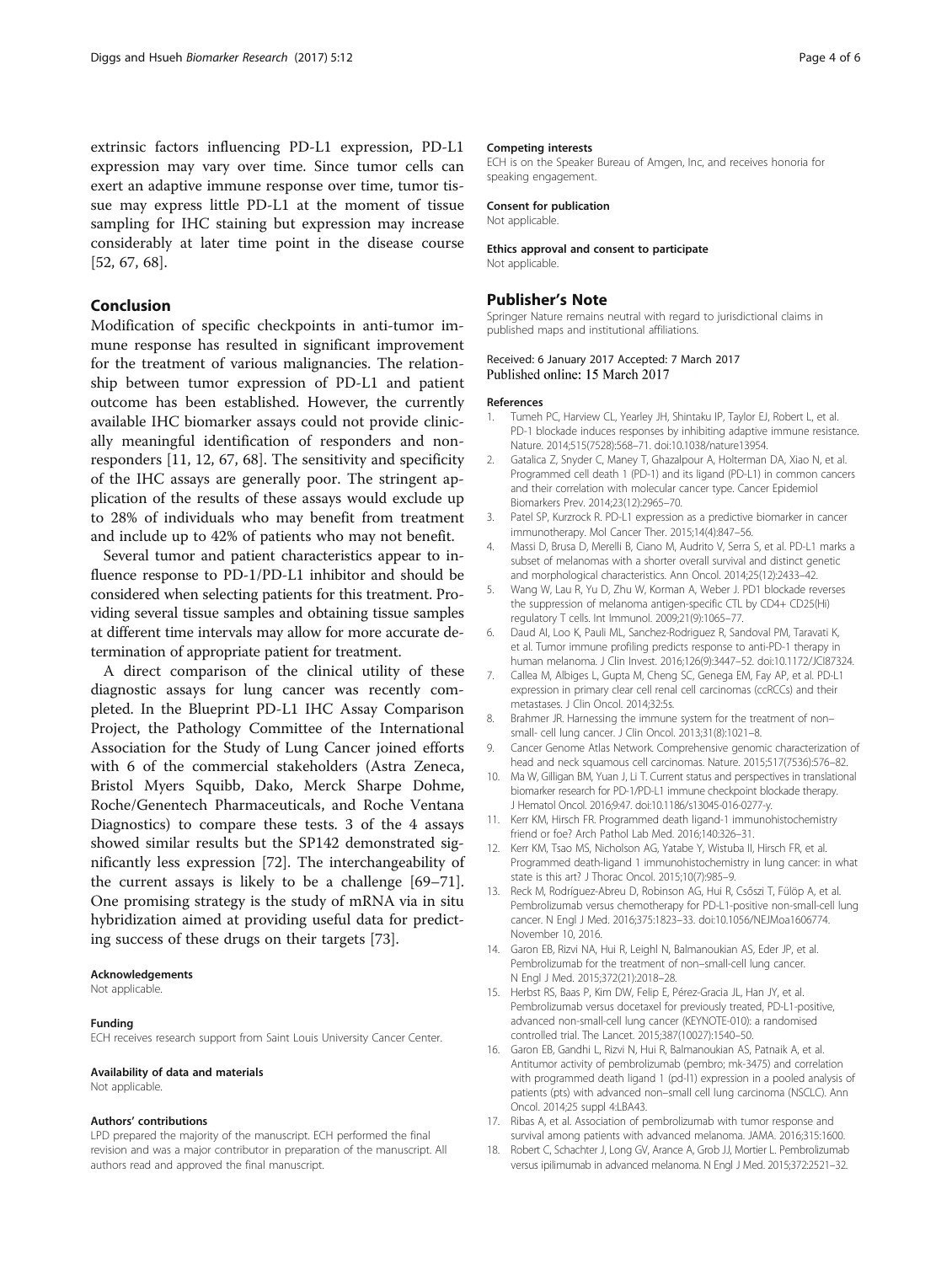- <span id="page-4-0"></span>19. Daud AI, Wolchok JD, Robert C, Hwu WJ, Weber JS, Ribas A, et al. Programmed death-ligand 1 expression and response to the antiprogrammed death 1 antibody pembrolizumab in melanoma. J Clin Oncol. 2016;34(34):4102–9. Epub 2016 Oct 31.
- 20. Ribas A, Puzanov I, Dummer R, Schadendorf D, Hamid O, Robert C, et al. Pembrolizumab versus investigator-choice chemotherapy for ipilimumabrefractory melanoma (KEYNOTE-002): a randomised, controlled, phase 2 trial. Lancet Oncol. 2015;16(8):908–18.
- 21. Chow LQ, Haddad R, Gupta S, Mahipal A, Mehra R, Tahara M, et al. Antitumor activity of pembrolizumab in biomarker-unselected patients with recurrent and/or metastatic head and neck squamous cell carcinoma: results from the phase Ib KEYNOTE-012 expansion. Cohort J Clin Oncol. 2016;32:3838–45.
- 22. Seiwert TY, Burtness B, Mehra R, Weiss J, Berger R, Eder JP, et al. Safety and clinical activity of pembrolizumab for treatment of recurrent or metastatic squamous cell carcinoma of the head and neck (KEYNOTE-012): an openlabel, multicentre, phase 1b trial. Lancet Oncol. 2016;17(7):956–65.
- 23. Topalian S, Sznol M, McDermott, Kluger HM, Carvajal RD, Sharfman WH, et al. Survival, durable tumor remission, and longterm safety in patients with advanced melanoma receiving nivolumab. J Clin Oncol. 2014;32(10):1020–30.
- 24. Weber JS, D'Angelo SP, Minor D, Hodi FS, Gutzmer R, Neyns B, et al. Nivolumab versus chemotherapy in patients with advanced melanoma who progressed after anti-CTLA-4 treatment (CheckMate 037): a randomised, controlled, open-label, phase 3 trial. Lancet Oncol. 2015;16(4):375–84.
- 25. Larkin J, Hodi FS, Wolchok JD. Combined Nivolumab and Ipilimumab or Monotherapy in Untreated Melanoma. N Engl J Med. 2015;373:23–34.
- 26. Robert C, Long GV, Brady B, Dutriaux C, Maio M, Mortier L, et al. Nivolumab in previously untreated melanoma without BRAF mutation. N Engl J Med. 2015;372(4):320–30.
- 27. Postow MA, Chesney J, Pavlick AC, Robert C, Grossmann K, McDermott D, et al. Nivolumab and ipilimumab versus ipilimumab in untreated melanoma. N Engl J Med. 2015;372:2006–17.
- 28. Hodi FS, Chesney J, Pavlick AC, Robert C, Grossmann KF, McDermott DF, et al. Combined nivolumab and ipilimumab versus ipilimumab alone in patients with advanced melanoma: 2-year overall survival outcomes in a multicentre, randomised, controlled, phase 2 trial. Lancet Oncol. 2016;17(11):1558–68.
- 29. Gettinger SN, Horn L, Gandhi L, Spigel DR, Antonia SJ, Rizvi NA, et al. Overall survival and long-term safety of nivolumab (anti-programmed death 1 antibody, BMS-936558, ONO-4538) in patients with previously treated advanced non-small-cell lung cancer. J Clin Oncol. 2015;33(18):2004–12.
- 30. Brahmer J, Reckamp KL, Baas P, Crinò L, Eberhardt WE, Poddubskaya E, et al. Nivolumab versus docetaxel in advanced squamous-cell non-small-cell lung cancer. N Engl J Med. 2015;373(2):123–35.
- 31. Rizvi NA, Mazières J, Planchard D, Stinchcombe TE, Dy GK, Antonia SJ, et al. Activity and safety of nivolumab, an anti-PD-1 immune checkpoint inhibitor, for patients with advanced, refractory squamous non-small-cell lung cancer (CheckMate 063): a phase 2, single-arm trial. Lancet Oncol. 2015;16(3):257–65.
- 32. Borghaei H, Paz-Ares L, Horn L, Spigel DR, Steins M, Ready NE, et al. Nivolumab versus docetaxel in advanced non-squamous non-small-cell lung cancer. N Engl J Med. 2015;373(17):1627–39.
- 33. McDermott DF, Drake CG, Sznol M, Choueiri TK, Powderly JD, Smith DC, et al. Survival, durable response, and long-term safety in patients with previously treated advanced renal cell carcinoma receiving nivolumab. J Clin Oncol. 2015;33(18):2013–20.
- 34. Nivolumab combined with ipilimumab versus sunitinib in previously untreated advanced or metastatic renal cell carcinoma (CheckMate 214). ClinicalTrials.gov Identifier: NCT02231749.
- 35. Herbst RS, Soria JC, Kowanetz M, Fine GD, Hamid O, Gordon MS, et al. Predictive correlates of response to the anti-PD-L1 antibody MPDL3280A in cancer patients. Nature. 2014;515(7528):563–7.
- 36. Fehrenbacher L, Spira A, Ballinger M, Kowanetz M, Vansteenkiste J, Mazieres J, et al. Atezolizumab versus docetaxel for patients with previously treated non-small-cell lung cancer (POPLAR): a multicentre, open-label, phase 2 randomised controlled trial. Lancet. 2016;387(10030):1837–46.
- 37. Herbst RS, De Marinis F, Jassem J, Lam S, Mocci S, Sandler A, et al. PS01.56: IMpower110: phase III trial comparing 1 L atezolizumab with chemotherapy in PD-L1–selected chemotherapy-naive NSCLC patients. J Thorac Oncol. 2016;11(11):S304–5.
- 38. Rosenberg JE, Hoffman-Censits J, Powles T, van der Heijden MS, Balar AV, Necchi A, et al. Atezolizumab in patients with locally advanced and

metastatic urothelial carcinoma who have progressed following treatment with platinum-based chemotherapy: a single-arm, multicentre, phase 2 trial. Lancet. 2016;387:1909–20.

- 39. Planchard D, Yokoi T, McCleod MJ, Fischer JR, Kim YC, Ballas M, et al. A phase III study of durvalumab (MEDI4736) with or without tremelimumab for previously treated patients with advanced NSCLC: rationale and protocol design of the ARCTIC study. Clin Lung Cancer. 2016;17(3):232.
- 40. Brower V. Anti-PD-L1 inhibitor Durvalumab in bladder cancer. Lancet Oncol. 2016;17(7):e275.
- 41. Massard C, Gordon MS, Sharma S, Rafii S, Wainberg ZA, Luke J, et al. Safety and efficacy of durvalumab (MEDI4736), an anti–programmed cell death ligand-1 immune checkpoint inhibitor, in patients with advanced urothelial bladder cancer. J Clin Oncol. 2016;34:26. 3119–3125.
- 42. Bryan LJ, Gordon LI. Pidilizumab in the treatment of diffuse large B-cell lymphoma. Expert Opin Biol Ther. 2014;14(9):1361–8.
- 43. Sidaway P. Skin cancer: Avelumab effective against Merkel-cell carcinoma. Nat Rev Clin Oncol. 2016;13(11):652.
- 44. A Phase III, Open-label, Multicenter Trial of Avelumab (MSB0010718C) Versus Platinum-based Doublet as a First-line Treatment of Recurrent or Stage IV PD-L1+ Non-small Cell Lung Cancer. ClinicalTrials.gov. Identifier: NCT02576574
- 45. Roach C, Zhang N, Corigliano E, Jansson M, Toland G, Ponto G, et al. Development of a companion diagnostic PD-L1 immunohistochemistry assay for pembrolizumab therapy in Non–small-cell lung cancer. Appl Immunohistochem Mol Morphol. 2016;24:392–7.
- 46. Phillips T, Simmons P, Inzunza HD, Cogswell J, Novotny Jr J, Taylor C, et al. Development of an automated PD-L1 immunohistochemistry (IHC) assay for non–small cell lung cancer. Appl Immunohistochem Mol Morphol. 2015;23(8):541–9.
- 47. Rebelatto MC, Midha A, Mistry A, Sabalos C, Schechter N, Li X, et al. Development of a programmed cell death ligand-1 immunohistochemical assay validated for analysis of non-small cell lung cancer and head and neck squamous cell carcinoma. Diagn Pathol. 2016;11:95.
- 48. McLaughlin J, Han G, Schalper KA, Carvajal-Hausdorf D, Pelekanou V, Rehman J, et al. Quantitative assessment of the heterogeneity of PD-L1 expression in non-small-cell lung cancer. JAMA Oncol. 2016;1:46–54.
- 49. Rizvi NA, Hellmann MD, Snyder A, Kvistborg P, Makarov V, Havel JJ, et al. Cancer immunology: mutational landscape determines sensitivity to PD-1 blockade in non-small cell lung cancer. Science. 2015;348(6230):124–8.
- 50. Taube JM, Klein A, Brahmer JR, Xu H, Pan X, Kim JH, et al. Association of PD-1, PD-1 ligands, and other features of the tumor immune micro-environment with response to anti-PD-1 therapy. Clin Cancer Res. 2014;20(19):5064–74.
- 51. Zaretsky JM, Garcia-Diaz A, Shin DS, Escuin-Ordinas H, Hugo W, Hu-Lieskovan S, et al. Mutations associated with acquired resistance to PD-1 blockade in melanoma. N Engl J Med. 2016;375(9):819–29.
- 52. Kowanetz M, Koeppen H, Boe M, Chaft JE, Rudin CM, Zou W, et al. Spatiotemporal effects on programmed death ligand 1 (PD-L1) expression and immunophenotype of non-small cell lung cancer (NSCLC). J Thorac Oncol. 2015;10:9.
- 53. Johnson DB, Pectasides E, Feld E, Ye F, Zhao S, Johnpulle R, et al. Sequencing treatment in BRAFV600 mutant melanoma: anti-PD-1 before and after BRAF inhibition. J Immunother. 2017;40(1):31–5 [ABSTRACT].
- 54. Massi D, Brusa D, Merelli B, Falcone C, Xue G, Carobbio A, et al. The status of PD-L1 and tumor-infiltrating immune cells predict resistance and poor prognosis in BRAFi-treated melanoma patients harboring mutant BRAFV600. Ann Oncol. 2015;26(9):1980–7.
- 55. Rivalland G, Mitchell P. Combined BRAF and MEK inhibition in BRAF-mutant NSCLC. Lancet Oncol. 2016;17(7):860–2. doi[:10.1016/S1470-2045\(16\)30203-0.](http://dx.doi.org/10.1016/S1470-2045(16)30203-0) Epub 2016 Jun 6.
- 56. Roskoski R. Allosteric MEK1/2 inhibitors including cobimetanib and trametinib in the treatment of cutaneous melanomas. Pharmacol Res. 2017;117:20–31.
- 57. Ota K, Azuma K, Kawahara A, Hattori S, Iwama E, Tanizaki J, et al. Induction of PD-L1 expression by the EML4-ALK oncoprotein and downstream signaling pathways in non-small cell lung cancer. Clin Cancer Res. 2015;21:4014–21.
- 58. Chen N, Fang W, Zhan J, Hong S, Tang Y, Kang S, et al. Upregulation of PD-L1 by EGFR activation mediates the immune escape of EGFR-Driven NSCLC: implications of optional immune targeted therapy for NSCLC patients with EGFR mutation. J Thorac Oncol. 2015;10:910–23.
- 59. Tang Y, Fang W, Zhang Y, Hong S, Kang S, Yan Y, et al. The association between PD-L1 and EGFR status and the prognostic value of PD-L1 in